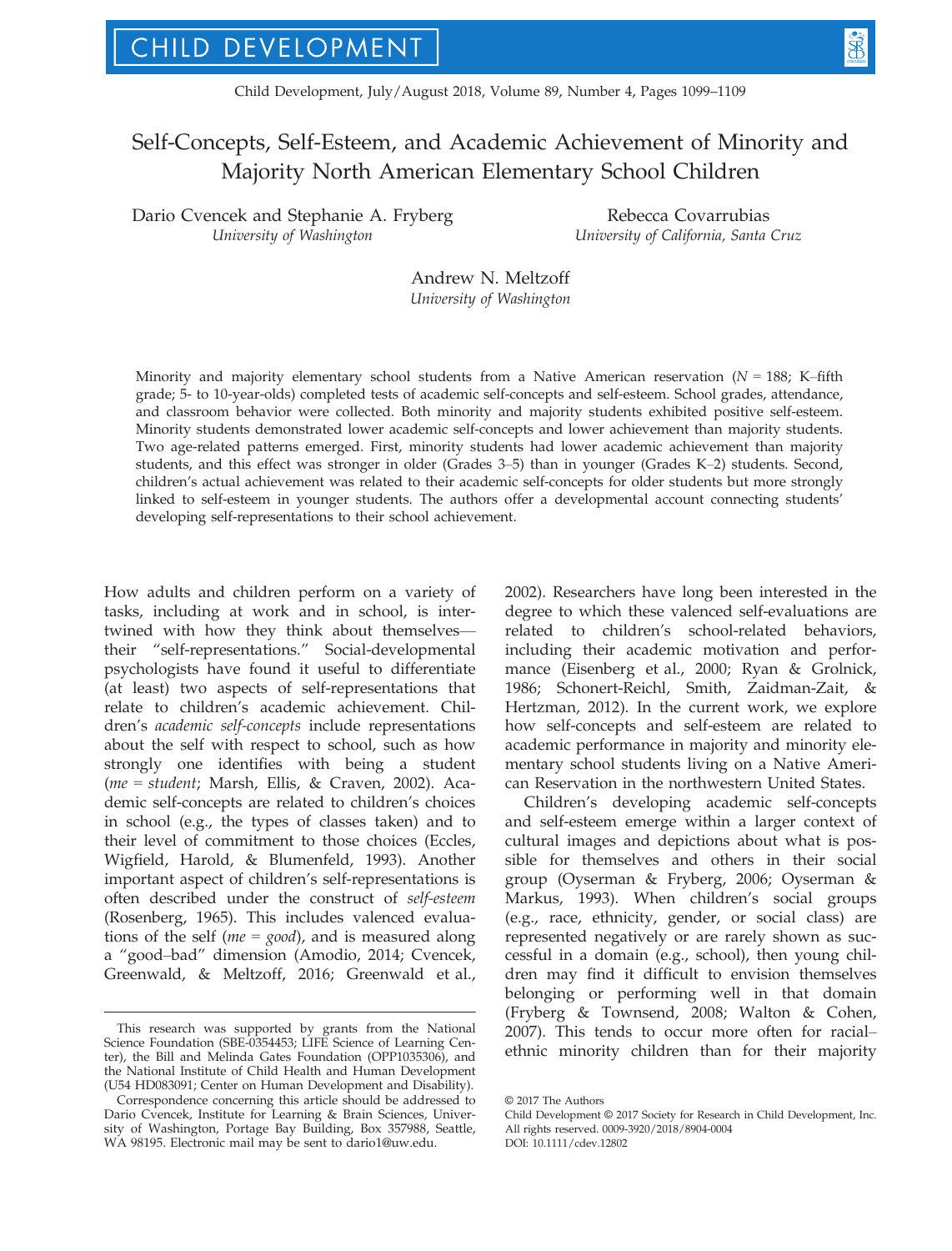peers, both in the media (Mastro & Greenberg, 2000) and in the classroom (Coopersmith & Gruber, 2009; Leavitt, Covarrubias, Perez, & Fryberg, 2015). For example, the prevalent cultural views of Native American students subtly, and sometimes not so subtly, convey to Native American students that the school context is not for them and that they do not "belong" there (Bang & Medin, 2010; Covarrubias & Fryberg, 2015), which can lead to disengagement from school (Strambler & Weinstein, 2010). Research has shown that children pick up social biases that are directed to individuals and groups not only from explicit verbal statements but from subtle nonverbal hints and cues as well (Skinner, Meltzoff, & Olson, 2017).

# Racial–Ethnic Group Differences in Academic Self-Concepts and Self-Esteem

To our knowledge, no research has examined racial–ethnic group differences in academic selfconcepts in elementary school students and compared this to their performance on measures of success in school. The extant research has focused on older students including adolescents (Cokley, 2002; Okeke, Howard, Kurtz-Costes, & Rowley, 2009).

Self-esteem also has primarily been tested in older children; and moreover, the extant results pertaining to racial–ethnic group differences in selfesteem are inconsistent. For example, using verbal self-report measures, past studies have reported that minority students (e.g., Native Americans and Hispanics) have lower self-esteem than their White peers (Twenge & Crocker, 2002). The opposite pattern, however, has been reported with Black high school students (Bachman, O'Malley, Freedman-Doan, Trzesniewski, & Donnellan, 2011; Verkuyten, 2005). One explanation for these divergent findings may be the susceptibility of self-report measures to social desirability or "impression management" effects (Paulhus, 2002). Yamaguchi et al. (2007) demonstrated that Chinese and Japanese participants report lower self-esteem than White participants on explicit measures but found no differences with implicit measures (i.e., measures not relying on self-report). The authors proposed that explicit measures may be influenced by cultural factors (e.g., how permissible it is to "say favorable things" about oneself). Using an implicit measure of selfesteem with elementary and middle school Hispanic students, Dunham, Baron, and Banaji (2007) found evidence for positive self-esteem in Hispanic children.

# Developmental Differences in Academic Self-Concepts and Self-Esteem

Children's academic self-concepts change with age and experience (Cvencek, Meltzoff, & Greenwald, 2011; Eccles et al., 1993; Harter, 1999; Marsh et al., 2002). In young children, academic self-concepts are often not highly correlated with "external indicators" such as actual student achievement (Marsh & Ayotte, 2003). By late elementary and middle school, their academic self-concepts align more closely with external indicators, and this is often thought to be due to their greater reliance on social comparison processes (Guay, Marsh, & Boivin, 2003; Harter, 1999).

In terms of self-esteem, prior work has only been able to test its relation to academic indicators in older children (preadolescents and older), because the standard measures of self-esteem are not suitable for young elementary school children (Harter, 2012). More specifically, young children (ages 3–7) can verbally report domain-specific evaluations about the self (e.g., "I am a good runner") but not global self-esteem (e.g., "I am a good person" or  $me = good$ ; Harter, 2006; Marsh et al., 2002; see also Supporting Information). This has curtailed researchers from testing how self-esteem may be linked to school performance in elementary school. Recently, several teams have developed child friendly adaptations of the Implicit Association Test (IAT; Baron & Banaji, 2006; Cvencek, Greenwald, & Meltzoff, 2011). The variant used in the current study was a Child IAT that was validated for measuring implicit self-esteem in young children (Cvencek, Greenwald, & Meltzoff, 2016).

# Explicit and Implicit Mental Processes

It is beneficial to distinguish between two types of mental processing, often labeled explicit and implicit cognition. Explicit processes are slow, deliberate, and accessible to introspection. Implicit processes are usually characterized as fast, automatic, and not available to introspection (Amodio, 2014; Gawronski & Payne, 2010; Greenwald & Banaji, 1995). Both explicit and implicit measurement techniques are sensitive to individual differences in children's beliefs about school (Cvencek, Nasir, O'Connor, Wischnia, & Meltzoff, 2015; Cvencek et al., 2011). When students first start school, their self-esteem already has a firm basis, at least as tapped with implicit measures (Cvencek et al., 2016), but their academic selfconcepts—how they think of themselves in relation to school—are still underdeveloped (Marsh, Trautwein, Lüdtke, Köller, & Baumert, 2005).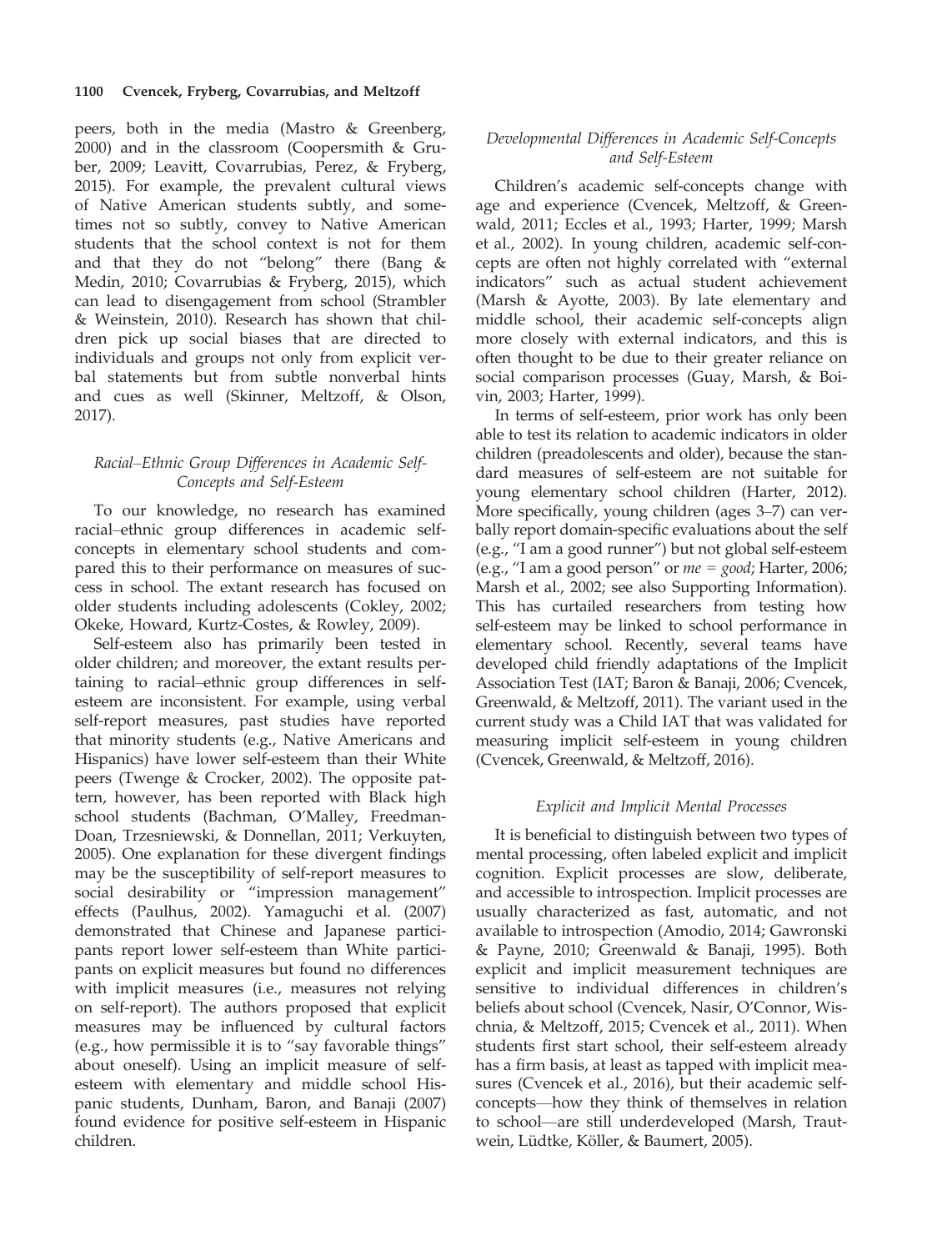## Rationale of the Current Study

We examined the relation among academic selfconcepts, self-esteem, and academic achievement for minority and majority elementary school students. Specifically, we explored three converging issues. First, we tested for racial–ethnic group differences in academic self-concepts and self-esteem measures. Second, we examined whether combining an explicit measure of academic self-concept and an implicit measure of self-esteem yielded a more comprehensive view of students' achievement than either taken alone. Third, we tested for grade-level differences in the relation among academic self-concepts, self-esteem, and achievement in school.

In this study, children were removed from their classrooms and tested individually. Because there was a constraint on the time the school would allow children to be out of the classroom, this led to strategic choices about the measures used. We wanted to test both academic self-concepts and children's self-esteem but did not have time to collect all possible versions of these two constructs (i.e., both implicit and explicit versions of both constructs). Thus, we opted to (a) use tests that were already published and validated in the literature, and (b) use the two best tests available. For the selfesteem measure we had little choice, because there are no explicit measures of self-esteem before preadolescence (see above), and so we used a validated implicit measure based on the Child IAT approach. For the measure of academic self-concept we used an explicit measure, because to date there is no implicit measure of academic self-concepts (e.g.,  $me = student$ ) that has been published. For these reasons, coupled with the time constraints on testing, we opted for the best bets for data collection: We assessed self-esteem using a validated implicit measure and academic self-concepts using an established verbal interview approach. (A full description of the tasks is provided in the Method section, and a further description of the rationale for the implicit self-esteem task selection is given in the Supporting Information.)

#### Method

## Setting and Participants

The study took place at an elementary school on the Tulalip Indian Reservation in the Puget Sound region of Washington State. Due to the Allotment Act (1887), which divided up tribal lands into individual tribal member allotments, a number of nonnative, White individuals live on the reservation. The majority of teachers and staff at the school were White.

The elementary school housed two K–5 (kindergarten to Grade 5) learning communities, Quil Ceda neighborhood school and Marysville Co-op, that utilize the same district curriculum, but vary significantly in parental involvement. Parents at Co-op agree to volunteer at the school at least 3 hr/week. Students who attended Quil Ceda live within the district boundary, whereas students who attend Coop come from nearby communities. In 2010–2011, when the data were collected, Quil Ceda had an enrollment of 248 students (49.2% female; 33% White, 27% Native American, 24% Latino, 12% multiracial, 1.6% Black, and 0.4% Asian; 76.4% free and reduced lunch) and Co-op had a student enrollment of 298 students (49% female; 72.5% White, 10.7% Latino, 4.4% Native American, 1% Black, and 0.7% Asian; 18.2% free and reduced lunch). At the time of data collection, Co-op students test scores were similar to those of the other elementary schools in Marysville with similar racial–ethnic and social class demographics. We could not control for social class differences because (a) individual-level free and reduced lunch information is, by policy, private and (b) there is a strong statistical relation in the community between being a minority group member and receiving free and reduced lunch. English was the language spoken at home for all but a handful of Latino families.

Parent letters, consent forms, and minor assent forms were sent home with students. Only students with signed parent consent and minor assent forms were invited to participate in the study. Participants included 188 K–5 students. School records indicated the following racial–ethnic composition: 106 (56.4%) White, 56 (29.8%) Native American, 13 (6.9%) Latino, 6 (3.2%) Asian, 2 (1.1%) Black, and 5 (2.7%) multiracial. The detailed Grade Level  $\times$  Gen $der \times$  Ethnicity breakdown for the test sample is presented in the Supporting Information. The mean age for kindergarten children was 5.18 years  $(SD = 0.41)$  and for Grade 5 children was 10.26 years ( $SD = 0.45$ ). Based on the missing student data, incomplete school record keeping, and previously published exclusion criteria for the Child IAT (i.e., excessively fast or slow responding, excessive error rates), the final sample included 149 participants (see Supporting Information for details).

#### Procedure

Participants completed both self-report (explicit) and Child IAT (implicit) tasks. For the self-report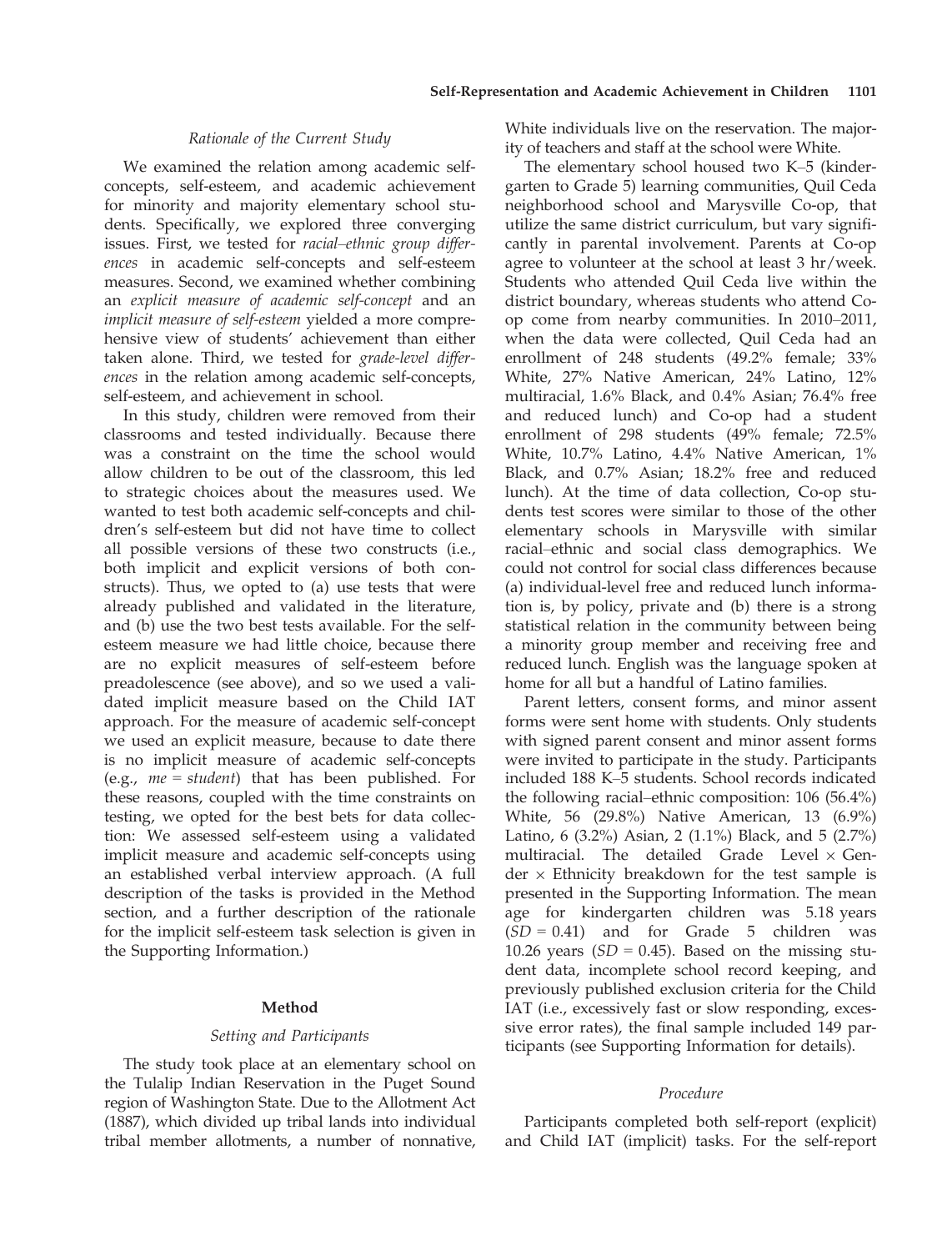assessments, two procedures (role playing and paper questionnaire) were utilized to accommodate for developmental differences (see below). In a classroom used for small group instruction, K–2 grade-level students were interviewed one on one utilizing role-playing techniques adapted from previous research (Heyman, Dweck, & Cain, 1992; Kamins & Dweck, 1999). Students answered questions that assessed their academic self-concepts by play-acting the main character in a narrated scenario using "little people" (i.e., dolls; see below). In another classroom, also used for small group instruction, 3–5 grade-level students participated in groups of up to six students.

After completing these explicit measures, both kindergarten to second-grade students and thirdto fifth-grade students moved to a desk with a laptop computer and were tested one on one utilizing the Child IAT procedure (Cvencek et al., 2016). Once finished, they were debriefed, thanked for their participation, and returned to class. We collected student data in early May and obtained student records on school grades, teachers' ratings of student behavior, and absenteeism in late June (at the end of the school year).

# Explicit Academic Self-Concept Measure

An eight-item measure was developed to measure academic self-concepts (Covarrubias, Herrmann, Pauker, & Fryberg, 2016). The role-playing and paper techniques were adapted from the procedures used with kindergarten (Kamins & Dweck, 1999) and elementary school students (Heyman et al., 1992) in previous research. Using eight dolls, K–2 students were asked to "Pretend that one of these small people is you. Pick the one you want to be you." The experimenter, using a preselected "teacher Debbie" doll (i.e., a White, adult female figure that reflected the demographic of the majority of teachers at the school), engaged in roleplay with the student (see Supporting Information for further details on individual items). The third- to fifth-grade students were asked the same questions overtly (i.e., no roleplay) and selected from three potential responses on a card in front of them. Students were instructed to answer questions by circling "the answer that seems best for you" on the questionnaire (see Supporting Information for precise wording). The experimenter noted their responses. Across the two different procedures, the academic self-concept measure was reliable  $(\alpha s \geq .73)$ .

## Implicit Self-Esteem Measure

The Child IAT is an easy-to-administer sorting task in which stimuli are presented on a computer screen (Cvencek et al., 2016). Children are asked to rapidly sort the stimuli belonging to four categories using two response keys. The Child IAT is based on the principle that it is easier to give the same response to items that are associated than if they are not. For example, children with high self-esteem should find it easier to respond when the stimuli representing the self ("me") and positive words ("good") are paired together ( $me = good$ ) than when the stimuli representing the self and negative words ("bad") are paired together ( $me = bad$ ; see Cvencek et al., 2016 for an extended discussion of the technique and Supporting Information for more details). An IAT response score (D) was calculated using the scoring algorithm developed by Greenwald, Nosek, and Banaji (2003), which constrains the resulting IAT measure to have bounds of  $-2$  and  $+2$ . Numerically positive scores on the self-esteem Child IAT indicated stronger association of me with good than with bad. Cronbach's alpha was calculated from two D measures computed for matched 24-trial subsets. The self-esteem IAT was reliable ( $\alpha$  = .78).

#### Behavioral Measures

# Absenteeism

Rates of absenteeism from school records were computed as a total number of excused absences, unexcused absences, and "tardies" for each student.

# Teachers' Ratings of Student Behavior

The measure of teachers' ratings was adapted from the Child Behavior Checklist (Achenbach, 1991). The specific items used in the current study constitute a small subset that past research has found to be most useful for this age group and sample in prior research. On a scale from 0 (not really/never) to either 4 (all of the time for some items) or 5 (more than once or twice a week for other items), teachers rated each student in their class on four items (see Supporting Information). Internal consistency for this measure, as indicated by Cronbach's alpha, was  $\alpha = .77$ .

# Academic Achievement

End-of-year report cards were obtained for all participants. Grades were averaged for K–5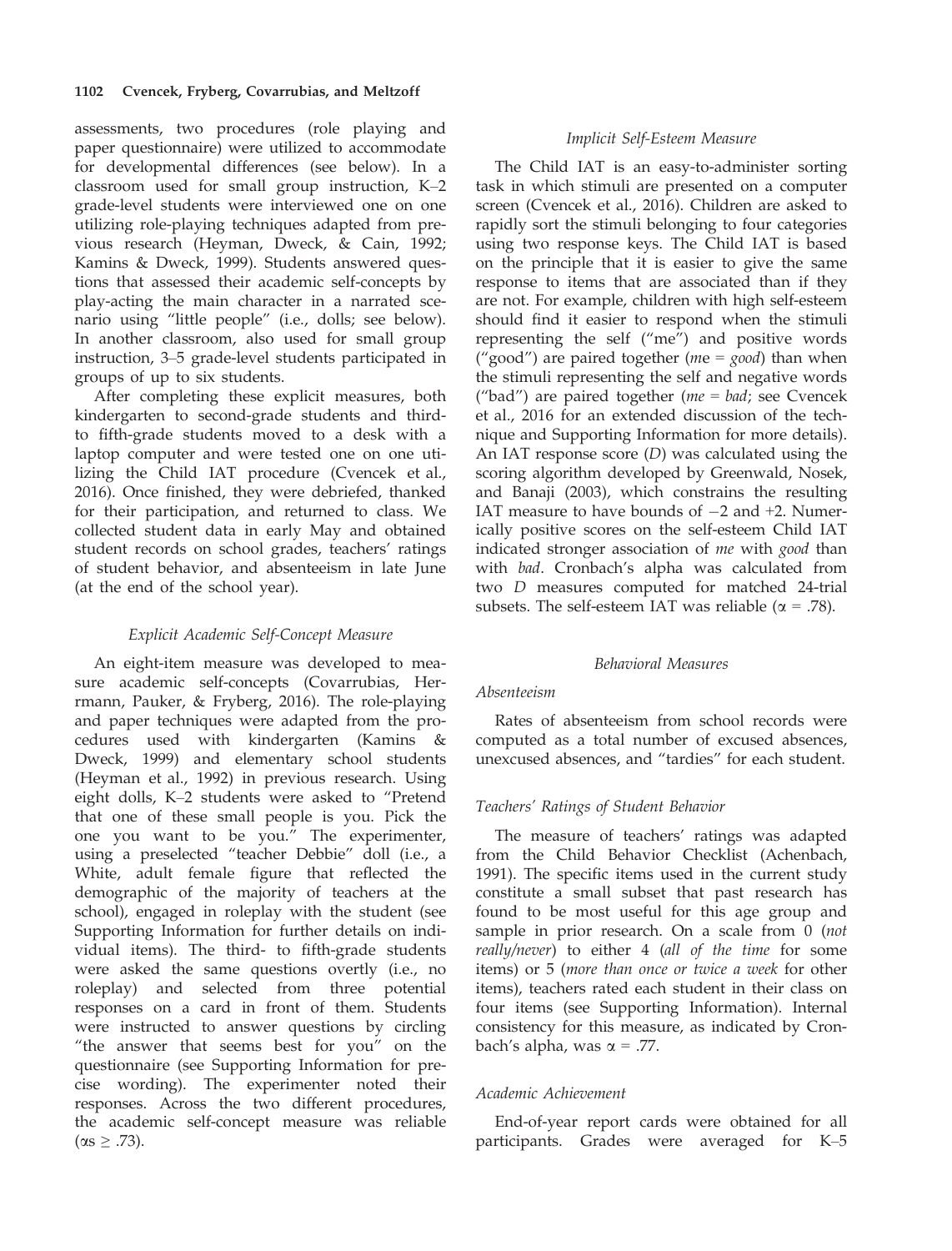students on a scale from 1 (area of concern) to 4 (exceeds standards) in the following subjects: mathematics, reading, writing, science, social studies, art, music, and physical education ( $\alpha$  = .92).

#### **Results**

The sample consisted of racial–ethnic majority (i.e., White) and racial–ethnic minority (i.e., Native American, Black, Latino, Asian, or multiracial) children. Preliminary analyses examined whether significant differences were evident between subgroups of our racial–ethnic minority, non-White sample. The analyses revealed no significant differences (see Supporting Information). Moreover, if we limit the results to the two largest racial–ethnic groups—Native American and European American (White)—the pattern of results reported below was virtually identical (see Supporting Information). Thus, the data will be reported in terms of "minority" and "majority" students.

We grouped students from Grades K, 1, and 2 into one, younger grade level (K–2), and students from Grades 3, 4, and 5 into another, older grade level (3–5). These groups are comparable to age groupings that have been used previously in research on children's social cognition (Baron & Banaji, 2006; Raabe & Beelmann, 2011). Notably, when we used age as a continuous variable, the pattern of results was comparable to the one reported below (see Supporting Information).

#### Racial–Ethnic and Developmental Differences

In all analyses below, a 2 (grade level: K–2 vs. 3– 5)  $\times$  2 (racial–ethnic group: minority vs. majority) between-subjects analysis of variance was conducted on each dependent measure.

# Explicit Academic Self-Concept

Analyses revealed a significant main effect of racial–ethnic group,  $F(1, 145) = 10.59$ ,  $p = .001$ ,  $d = 0.54$ . Majority students reported higher academic self-concepts  $(M = 2.77, SD = 0.22)$  than minority students ( $M = 2.62$ ,  $SD = 0.31$ ). No main effect of grade level or interaction was found ( $ps$  > .71). Follow-up t tests revealed that both majority,  $t(81) = 32.04$ ,  $p < .001$ , and minority,  $t(66) = 16.43$ ,  $p < .001$ , students reported an explicit academic self-concept significantly greater than the midpoint value (2.00) of the scale.

#### Implicit Self-Esteem

Analyses revealed a significant positive intercept,  $F(1, 145) = 18.58$ ,  $p < .0001$ ,  $d = 0.72$ , showing that children in this sample displayed positive selfesteem. Follow-up t tests revealed a significant link between *me* and *good* in the positive direction (*me = good*) for both majority ( $M = 0.09$ ,  $SD = 0.33$ ),  $t(81) = 2.52$ ,  $p = .01$ ,  $d = 0.28$ , and minority  $(M = 0.13, SD = 0.24), t(66) = 4.36, p < .0001,$  $d = 0.53$ , students. Analyses revealed no other significant effects or interactions (all  $ps > .45$ ).

#### Achievement

Analyses revealed a main effect of racial–ethnic group,  $F(1, 145) = 24.72$ ,  $p < .00001$ ,  $d = 0.83$ . Majority students attained higher achievement  $(M = 3.45)$ ,  $SD = 0.35$ ) than minority students  $(M = 3.11)$ ,  $SD = 0.36$ ). There was also a significant Racial–Ethnic Group  $\times$  Grade Level interaction,  $F(1, 145) = 5.06$ ,  $p = .03$ ,  $d = 0.37$ . Follow-up t tests revealed that in K-2, the achievement of minority students  $(M = 3.15)$ ,  $SD = 0.32$ ) was not significantly different from that of majority students ( $M = 3.31$ ,  $SD = 0.28$ ),  $t(53) = 1.97$ ,  $p = .06$ ,  $d = 0.53$ . However, in 3–5, minority students had significantly lower achievement  $(M = 3.08)$ ,  $SD = 0.39$ ) than majority students  $(M = 3.51)$ ,  $SD = 0.36$ ,  $t(92) = 5.53$ ,  $p < .001$ ,  $d = 1.16$ .

# Teachers' Ratings of Student Behavior

Analyses revealed a main effect of racial–ethnic group,  $F(1, 145) = 7.51$ ,  $p = .01$ ,  $d = 0.46$ . Majority students attained more positive behavior ratings  $(M = 3.99, SD = 0.64)$  than minority students  $(M = 3.57, SD = 0.79)$ . There was a main effect of grade level,  $F(1, 145) = 12.69$ ,  $p < .001$ ,  $d = 0.59$ . Students in grade level 3–5 attained more positive behavior ratings ( $M = 3.97$ ,  $SD = 0.71$ ) than K-2 students  $(M = 3.51, SD = 0.71)$ . Finally, there was a significant Racial–Ethnic Group  $\times$  Grade Level interaction,  $F(1, 145) = 4.77$ ,  $p = .03$ ,  $d = 0.36$ . Follow-up t tests revealed that for K–2 students, there were no significant differences in positive ratings ( $p = .74$ ). However, for 3–5 students, majority students attained more positive behavior ratings  $(M = 4.21, SD = 0.49)$  than minority students ( $M = 3.64$ ,  $SD = 0.83$ ),  $t(92) = 4.17$ ,  $p < .0001, d = 0.87.$ 

# Absenteeism

Analyses revealed a main effect of racial–ethnic group,  $F(1, 145) = 11.28$ ,  $p = .001$ ,  $d = 0.58$ . Minority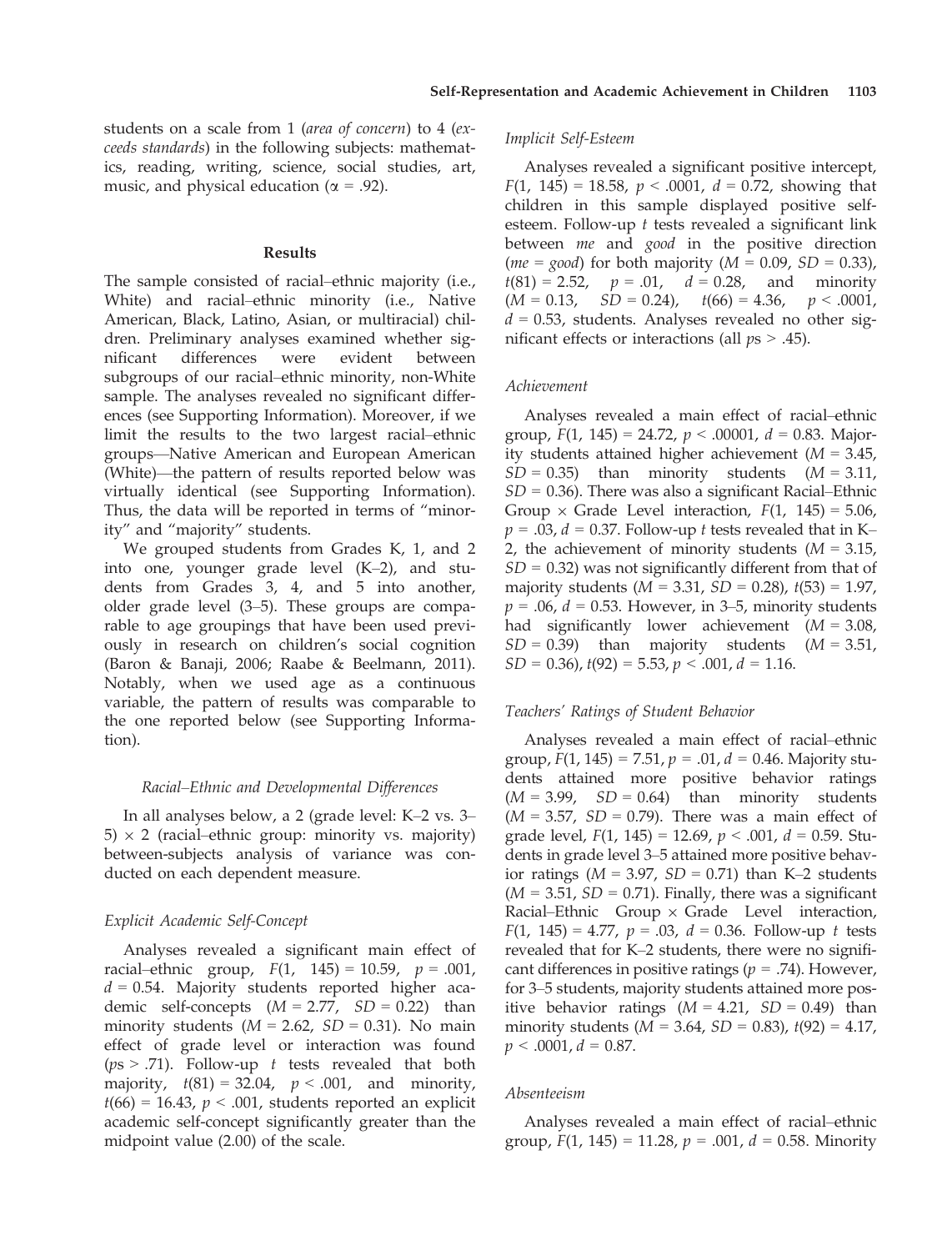students had more absences (M = 20.62,  $SD = 19.79$ ) than majority students ( $M = 12.11$ ,  $SD = 9.74$ ). A main effect of grade level was also obtained,  $F(1, 145) = 5.96$ ,  $p = .02$ ,  $d = 0.42$ . Students in K–2 had more absences  $(M = 20.31, SD = 18.42)$  than 3–5 students  $(M = 13.62, N = 18.62)$  $SD = 18.42$ ) than  $3-5$  students  $(M = 13.62)$ ,  $SD = 13.49$ ). The interaction effect was not significant ( $p = .36$ ).

# Relations Among Self-Concepts, Self-Esteem, and Academic Achievement

Table 1 includes correlations among our measures. Two hierarchical regressions were conducted with students in grade levels K–2 and 3–5. Both regressions tested a "demographic–behavioral–social" model in which demographic (race) and behavioral (absenteeism, behavioral ratings) variables were first used to explain variance in students' achievement, followed by tests of whether social-cognitive variables (explicit academic selfconcepts, implicit self-esteem) could account for additional variance. In each regression, achievement was entered as a criterion, racial–ethnic group was entered as a predictor at Step 1, absenteeism and

Table 1 Correlations Among Measures

| Measure                  | Self-esteem |          |                    | Behavior Absences Achievement |
|--------------------------|-------------|----------|--------------------|-------------------------------|
| Academic<br>self-concept | .06         | $.30***$ | $-.21*$            | $.38***$                      |
| Self-esteem<br>Behavior  |             | $-.01$   | $-.01$<br>$-.27**$ | .03<br>$.61***$               |
| Absences                 |             |          |                    | $-.40***$                     |

Note. \*  $p < .05$ . \* \*  $p < .01$ . \* \* \*  $p < .001$ .

teachers' ratings of behavior were added as predictors at Step 2, explicit academic self-concept was added as a predictor at Step 3, and implicit selfesteem was added at Step 4. The approach of entering the explicit measure before the implicit measure examines whether the implicit self-esteem measure can add explanatory power after accounting for the explicit self-concepts. Table 2 presents the results of the two regression analyses.

## Grade Level K–2

The overall model explained 42.6% of the variance in student achievement (adjusted  $R^2$  = .358). The main effect of racial–ethnic group was statistically significant at Step 1 ( $\Delta R = .30$ ,  $t = 2.11$ ,  $p = .04$ ) but not at any of the three remaining steps  $(ps > .11)$ . Thus, majority students had higher achievement than minority students, but this difference did not persist once additional factors were considered. The main effect of absenteeism was not significant at Step 2 or any step thereafter ( $|ts|$  < 1.46,  $ps$  > .15). The main effect of behavior ratings was significant at Step 2 ( $\Delta R = .30$ ) and the two steps afterward ( $ts > 3.58$ ,  $ps < .001$ ). The main effect of explicit academic self-concept was not significant at Step 3 or Step 4 ( $\Delta R = .001$ ,  $|ts| < 0.26$ ,  $ps > .79$ ). The main effect of implicit self-esteem was significant at Step 4 ( $\Delta R = .06$ ,  $t = 2.34$ ,  $p = .02$ ), suggesting that positive implicit selfesteem related to higher achievement and accounted for more of the variance in achievement than did explicit academic self-concept.

## Grade Level 3–5

The overall model explained 63.7% of the variance in student achievement (adjusted  $R^2$  = .615).

| веш vveignts From Fuerarchical Regressions Preatcting Achievement of K–2 and 5–5 ivithority and iviajority Students |                                  |                |         |              |               |         |         |              |       |  |  |
|---------------------------------------------------------------------------------------------------------------------|----------------------------------|----------------|---------|--------------|---------------|---------|---------|--------------|-------|--|--|
|                                                                                                                     |                                  | Grade level    |         |              |               |         |         |              |       |  |  |
|                                                                                                                     |                                  | K-2 $(N = 55)$ |         |              | $3-5(N = 94)$ |         |         |              |       |  |  |
| Regression step                                                                                                     | Predictor                        | B              |         | $\Delta R^2$ | p             | β       |         | $\Delta R^2$ |       |  |  |
| Step 1                                                                                                              | Race                             | .297           | 2.11    | .09          | .041          | .512    | 5.56    | .26          | .0001 |  |  |
| Step 2                                                                                                              | Absence                          | $-.178$        | $-1.39$ | .26          | .173          | $-.226$ | $-3.07$ | .33          | .003  |  |  |
|                                                                                                                     | Teachers' ratings of behavior    | .467           | 3.81    |              | .0001         | .520    | 6.68    |              | .0001 |  |  |
| Step 3                                                                                                              | Academic self-concept (explicit) | $-.035$        | $-0.26$ | .00          | .794          | .246    | 3.37    | .05          | .001  |  |  |
| Step 4                                                                                                              | Self-esteem (implicit)           | .276           | 2.34    | .07          | .024          | .018    | 0.26    | .00          | .793  |  |  |

Table 2 Beta Weights From Hierarchical Regressions Predicting Achievement of K–2 and 3–5 Minority and Majority Students

Note. The  $\Delta R^2$  at Step 2 refers to both predictors entered at that step.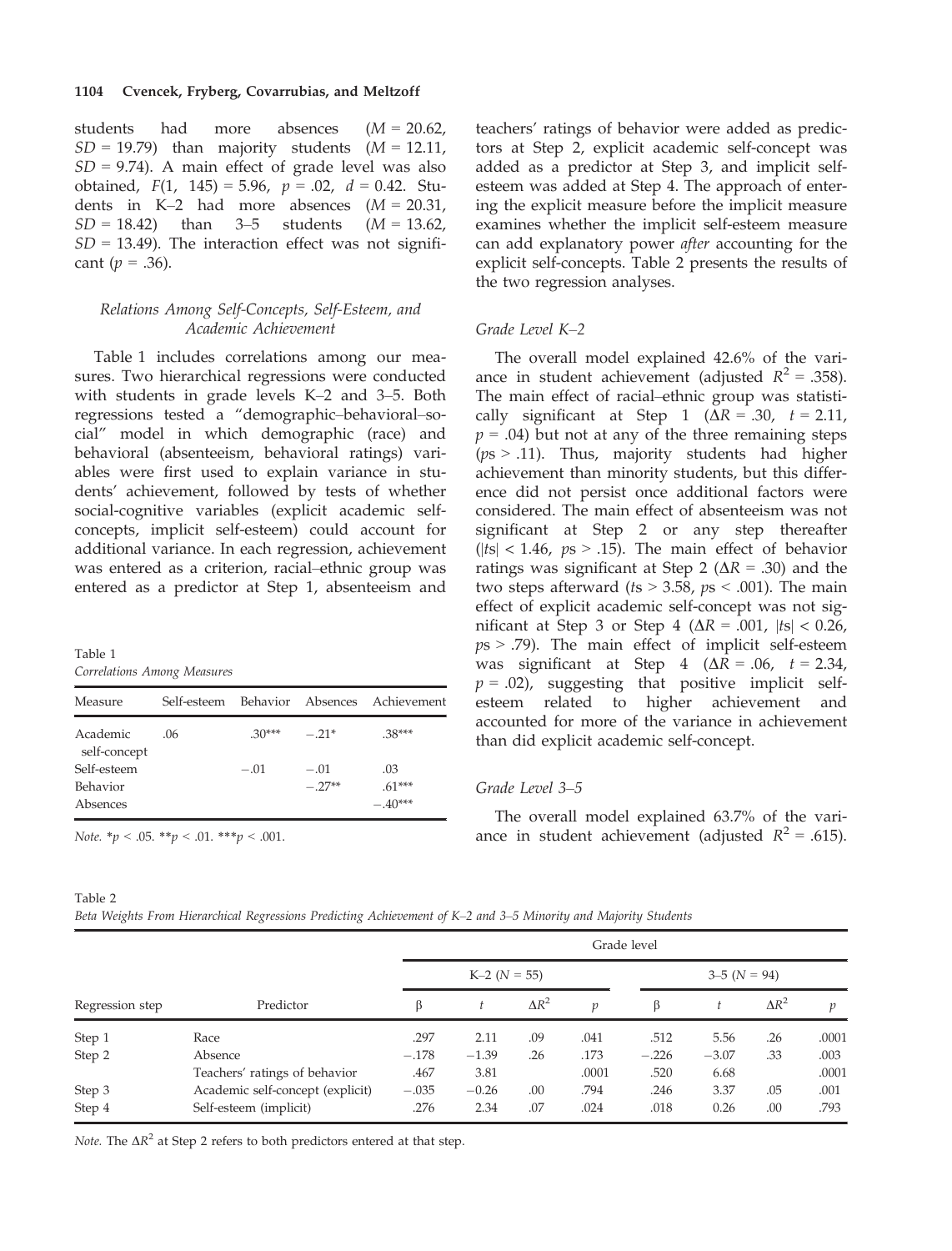The main effect of racial–ethnic group was significant at Step 1 ( $\Delta R = .51$ ) and in all three steps afterward  $(ts > 2.61, ps < .01)$ . Majority students attained higher achievement than minority students, and these differences persisted even after considering additional factors. The two behavioral predictors at Step 2 jointly explained additional variance ( $\Delta R = .25$ ). The main effect of absenteeism was significant at Step 2 and both steps thereafter  $(|ts| > 3.01$ ,  $ps < .01$ ), suggesting that higher absenteeism was related to lower achievement. The main effect of behavior ratings was also significant at Step 2 and two steps afterward ( $ts > 5.99$ ,  $ps < .00001$ ). The main effect of explicit academic self-concepts was significant at both Step 3 ( $\Delta R = .03$ ) and Step 4  $(ts > 3.25, ps < .01)$ , suggesting that students with more positive explicit academic self-concepts had higher achievement. The main effect of implicit selfesteem was not significant at Step 4 ( $\Delta R = .001$ ,  $t = 0.26$ ,  $p = .79$ ). Thus, in Grades 3–5, explicit academic self-concept was related more strongly to achievement than implicit self-esteem.

## Discussion

The present study examined the relation between explicit academic self-concepts, implicit self-esteem, and achievement for minority and majority elementary school students. Importantly, we found that minority and majority students demonstrated similar high levels of implicit self-esteem. In elementary school, children's implicit self-esteem was in the positive direction regardless of minority–majority status. Although both minority and majority students reported positive explicit academic self-concepts (i.e., both groups reported values higher than the scale median), minority students reported significantly less positive academic self-concepts than majority students.

As the first study to examine implicit self-esteem in both minority and majority elementary school children, the current findings advance our understanding of how implicit self-esteem and explicit academic self-concepts interact during development and are tied to real-world outcomes, such as achievement in school. Both the implicit self-esteem measure and the explicit measure of academic selfconcepts displayed incremental predictive validity for students' achievement, but these findings were qualified by age such that taking both together provided a more comprehensive picture than either in isolation. We found that implicit self-esteem related to achievement for K–2 students, whereas explicit

academic self-concept related to achievement for 3–5 students. We hypothesize that although young children enter elementary school with a basic sense of self-esteem ( $me = good$ ), they do not have a clearly formed academic self-concept. Hence, in the early years, students rely on how they feel about themselves: Children who feel good about themselves are better able to handle both teachers' feedback and the extraneous messages (e.g., stereotypes and expectancies) about their group, and to do better in school than children who do not feel as good about themselves (see Cvencek et al., 2016; Heyman & Dweck, 1998).

As children progress through elementary school, they may learn increasing amounts about their relative academic strengths, based on increased social comparisons with peers (Harter, 1999). The social information students receive in school begins to define their academic self-concepts (Oyserman & Fryberg, 2006). In this way, students' beliefs about their academic potential, rather than how they feel about themselves globally ( $me = good$ ), may become more closely associated with academic outcomes for older children (see below for a further examination of this issue).

We know from research that minority and majority students may be receiving very different social information about their potential as students and that such messages may shape their academic selfconcepts and performance. For example, compared to majority students, minority students are more likely to encounter negative stereotypes about their ability and intelligence (Cvencek et al., 2015; Steele, 1997), a scarcity of positive academic representations or role models (Covarrubias & Fryberg, 2015; Zirkel, 2002), and teacher bias regarding perceptions of their classroom behavior (Okonofua & Eberhardt, 2015; Yeager et al., 2014). Research shows that children readily "catch" the social biases they observe and incorporate them into their mental framework (Skinner et al., 2017).

We found that teachers rated minority students' classroom behaviors as more disruptive compared to majority students and that these disruptive behaviors were associated with lower grades 2 months later. Although we did not measure teacher bias, there is a possibility that such bias may come into play in teacher evaluations of the students. Prior research has shown that narrow and biased messaging in school contexts can contribute to different self-representations in the students and different expectations and reactions by teachers to the behavior of minority versus majority students (Simpkins, Fredricks, & Eccles, 2015; Wigfield,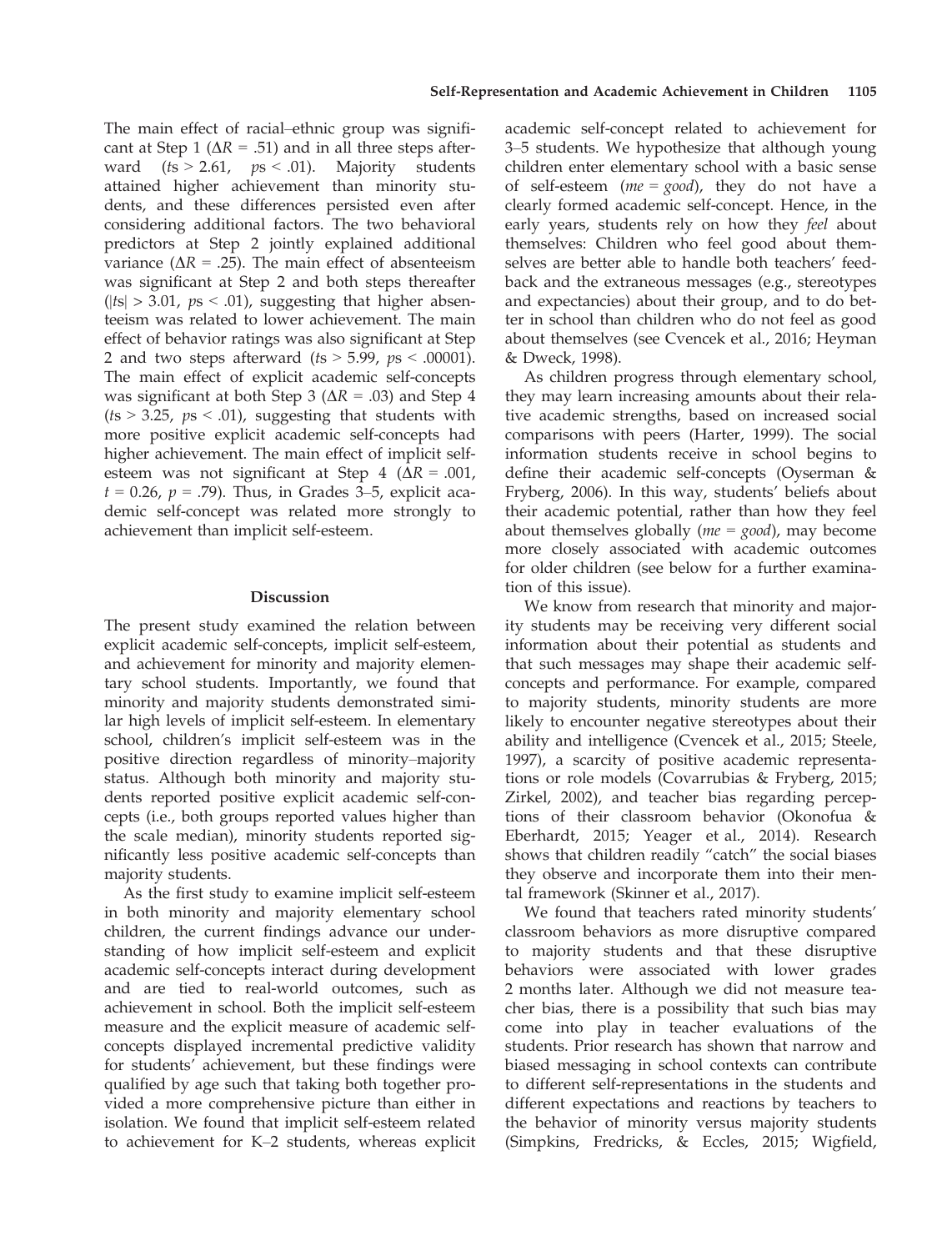Tonks, & Eccles, 2004). One might speculate that this may contribute, at least in part, to the finding that older (Grades 3–5) minority students had lower academic self-concepts and lower achievement than their majority peers.

Importantly, however, our findings reveal that this disparate messaging does not significantly dampen minority students' implicit self-esteem. The combination of (a) high self-esteem that is not related to academic achievement and (b) lower academic self-concepts that are related to (lower) academic achievement suggests that for minority students' self-esteem may become somewhat detached from academic achievement in elementary school. Prior research with African American and Latino students found disengagement in a sample of elementary school children in first to fifth grades (Strambler & Weinstein, 2010), and we speculate that some minority students may start to disengage as early as kindergarten.

Even though students' self-esteem was detached from their academic achievement in Grades K–2, there was no significant racial–ethnic achievement difference in this younger sample. Yet, for the older students, there was a significant gap in performance between minority and majority students. One possible account of this finding revolves around how the construct of academic achievement was measured—school grades from report cards, which reflect teachers' perceptions. It could be that teachers' perceptions of good student behavior are based on different things as students become older. It is known, for example, that middle school teachers engage in more stringent grading practices than elementary school teachers (Randall & Engelhard, 2009). Even during late elementary school years (Grades 3–5), as grade level increases, teachers place higher importance on homework, extra credit, and constructed response assessments when determining students grades (McMillan, Myran, & Workman, 2002). If teacher bias plays a small or perhaps implicit role in teachers' perceptions of differences between minority and majority students (as speculated above), then more numerous and stringent grading practices that arise in later elementary school may provide increased occasions for such implicit bias to be expressed: Teachers are the ones who evaluate homework, extra credit effort, and so forth. Future research will benefit from more objective and direct measurements of student behavior and work products, thus enabling researchers to compare those measurements with teachers' evaluations of the students and the grades assigned.

Another interesting finding was that absenteeism was negatively related to academic achievement in Grades 3–5 but unrelated to achievement in Grades K–2. One explanation is that, compared to younger grades, instruction in older grades may involve more formal curriculum, so missing class may result in missing specific content necessary for doing well in the class. As we did not explore class curriculum or reasons for absences, future research is needed to understand how these factors impact achievement.

Finally, it should be noted that the lack of a significant correlation between the explicit measure of academic self-concepts and the implicit measure of self-esteem is compatible with other well-known patterns of implicit–explicit dissociation (Baron, 2015; Dunham, Baron, & Banaji, 2008; Dunham, Chen, & Banaji, 2013).

# Limitations and Future Research

We acknowledge four limitations to the current study. First, although the findings are compatible with prior research showing (a) positive implicit self-esteem by kindergarten (Cvencek et al., 2016), and (b) children's self-reported academic self-concepts beginning to become linked to achievement by later elementary school (Marsh et al., 2005), future longitudinal studies are needed to substantiate the age-related findings and to provide a more rigorous test of developmental ordering.

Second, the methods we used were not systematically crossed with construct type—we assessed explicit academic self-concepts and implicit selfesteem. An alternate interpretation to the finding that self-esteem is linked to how well children do in school in the early grades and academic self-concepts is linked to this outcome in older grades is that this is attributable to differences between explicit versus implicit methods. Future research will profit from studies that use explicit and implicit measures of both academic self-concept and selfesteem in the same children at the same ages from kindergarten to fifth grade.

Third, although our sample was large enough to provide sufficient power to detect the grade-level and racial–ethnic group differences, our study was underpowered to permit drawing meaningful conclusions about how gender and racial identities interact during development (Rogers & Meltzoff, 2017; Rogers, Scott, & Way, 2015). Relatedly, the limited sample of other racial–ethnic minority groups besides Native Americans—for example, African Americans—limits the generalizability of this work.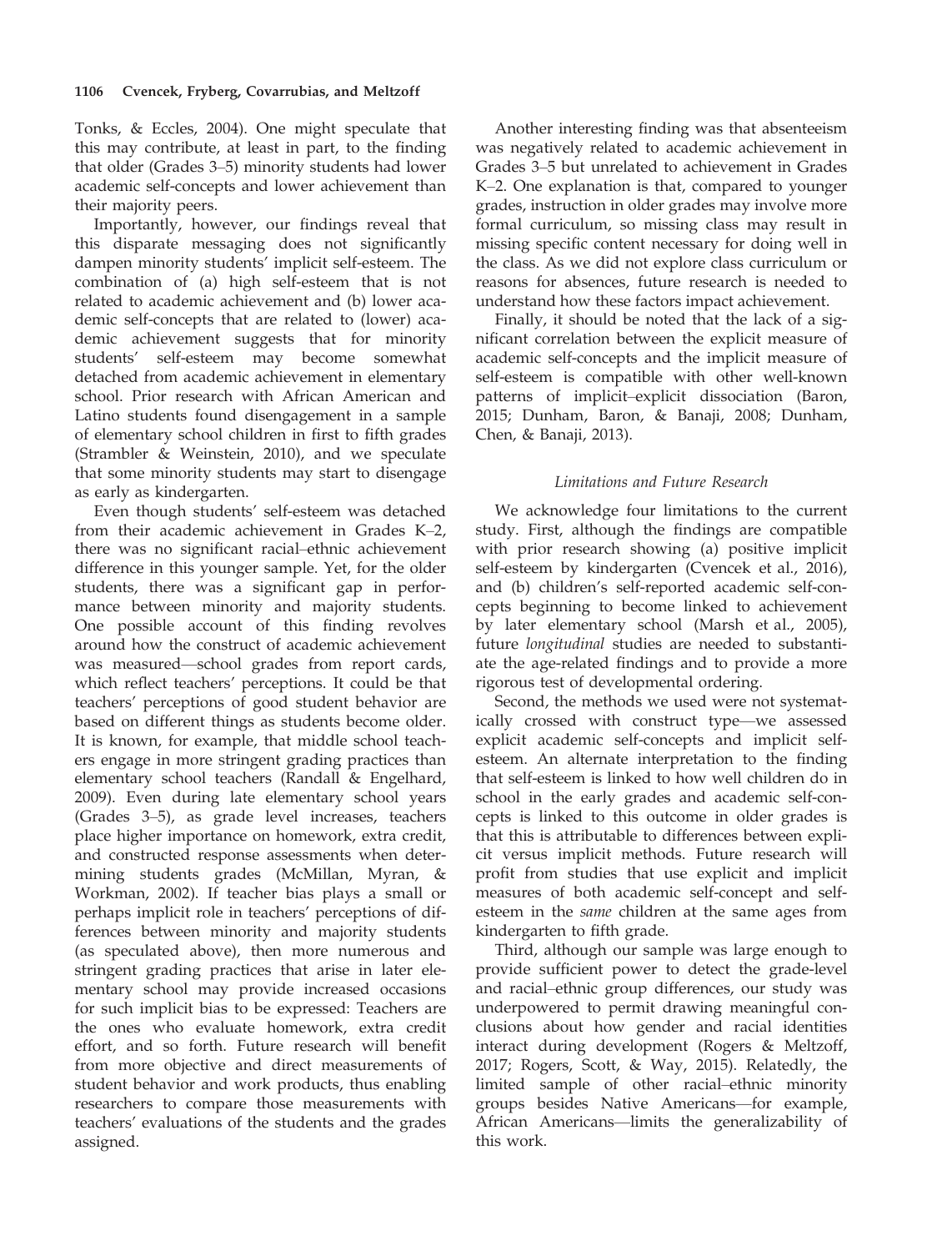Fourth, in this sample, we were not able to disentangle students' racial–ethnic identity from students' social class, and future research should examine the effects of each, as well as how larger macrovariables such as school type (i.e., majority, minority), may interact with these demographic variables.

Nevertheless, the study makes a contribution in expanding our knowledge of minority and majority elementary school students. It is the first study to examine academic self-concepts, self-esteem, student behavior, and academic achievement in the same elementary school students. It highlights that positive self-esteem exists in both minority and majority students, even though academic self-concepts and achievement varies, and it points to possible reasons why minority students may experience "psychological disengagement" from academic outcomes.

## Broader Implications for Education

Given findings that children internalize cultural expectations and academic stereotypes about their in group at young ages (e.g., Cvencek et al., 2011, 2016; Dunham, Baron, & Carey, 2011; Meltzoff, 2013; Nasir & Bang, 2012), the current results suggest the value of improving the school experiences of all students and of minority students more specifically. One strategy is for schools to be more effortful in providing positive, in-group role models either by hiring more teachers and staff of color or by soliciting the help from minority community members in school activities (Covarrubias & Fryberg, 2015). These positive representations could help to counter the negative stereotypes of minority students that may potentially bias minority students' emerging self-representations and performance (Steele, 1997), teachers' perceptions of school behavior (Okonofua & Eberhardt, 2015), or majority students' perceptions of minority students' behavior (McGlothlin & Killen, 2006). These strategies offer a few ways of improving classroom messages and representations in order to facilitate the development of more positive academic self-representations, both implicitly and explicitly.

#### References

- Achenbach, T. M. (1991). Integrative guide for the 1991 CBCL/4-18, YSR, and TRF profiles. Burlington, VT: Department of Psychiatry, University of Vermont.
- Amodio, D. M. (2014). The neuroscience of prejudice and stereotyping. Nature Reviews Neuroscience, 15, 670–682. doi[:10.1038/nrn3800](https://doi.org/10.1038/nrn3800)
- Bachman, J. G., O'Malley, P. M., Freedman-Doan, P., Trzesniewski, K. H., & Donnellan, M. B. (2011). Adolescent self-esteem: Differences by race/ethnicity, gender, and age. Self and Identity, 10, 445–473. doi:[10.1080/](https://doi.org/10.1080/15298861003794538) [15298861003794538](https://doi.org/10.1080/15298861003794538)
- Bang, M., & Medin, D. (2010). Cultural processes in science education: Supporting the navigation of multiple epistemologies. Science Education, 94, 1008–1026. doi:[10.1002/sce.20392](https://doi.org/10.1002/sce.20392)
- Baron, A. S. (2015). Constraints on the development of implicit intergroup attitudes. Child Development Perspectives, 9, 50–54. doi[:10.1111/cdep.12105](https://doi.org/10.1111/cdep.12105)
- Baron, A. S., & Banaji, M. R. (2006). The development of implicit attitudes: Evidence of race evaluations from ages 6 and 10 and adulthood. Psychological Science, 17, 53–58. doi:[10.1111/j.1467-9280.2005.01664.x](https://doi.org/10.1111/j.1467-9280.2005.01664.x)
- Cokley, K. O. (2002). Ethnicity, gender, and academic self-concept: A preliminary examination of academic disidentification and implications for psychologists. Cultural Diversity and Ethnic Minority Psychology, 8, 378–388. doi[:10.1037/1099-9809.8.4.379](https://doi.org/10.1037/1099-9809.8.4.379)
- Coopersmith, J., & Gruber, K. (2009). Characteristics of public, private, and bureau of Indian education elementary and secondary school teachers in the United States: Results from the 2007–08 Schools and Staffing Survey (NCES 2009–324). Washington, DC: NCES.
- Covarrubias, R., & Fryberg, S. A. (2015). The impact of self-relevant representations on school belonging for Native American students. Cultural Diversity and Ethnic Minority Psychology, 21, 10–18. doi:[10.1037/a0037819](https://doi.org/10.1037/a0037819)
- Covarrubias, R., Herrmann, S. D., Pauker, K., & Fryberg, S. A. (2016). Explaining the student mindset response and performance link: The role of student self-views and classroom behavior. Manuscript submitted for publication.
- Cvencek, D., Greenwald, A. G., & Meltzoff, A. N. (2011). Measuring implicit attitudes of 4-year-olds: The Preschool Implicit Association Test. Journal of Experimental Child Psychology, 109, 187–200. doi:[10.1016/j.jecp.2010.11.002](https://doi.org/10.1016/j.jecp.2010.11.002)
- Cvencek, D., Greenwald, A. G., & Meltzoff, A. N. (2016). Implicit measures for preschool children confirm selfesteem's role in maintaining a balanced identity. Journal of Experimental Social Psychology, 62, 50–57. doi:[10.1016/](https://doi.org/10.1016/j.jesp.2015.09.015) [j.jesp.2015.09.015](https://doi.org/10.1016/j.jesp.2015.09.015)
- Cvencek, D., Nasir, N. S., O'Connor, K., Wischnia, S., & Meltzoff, A. N. (2015). The development of math–race stereotypes: "They say Chinese people are the best at math". Journal of Research on Adolescence, 25, 630–637. doi:[10.1111/jora.12151](https://doi.org/10.1111/jora.12151)
- Dunham, Y., Baron, A. S., & Banaji, M. R. (2007). Children and social groups: A developmental analysis of implicit consistency in Hispanic Americans. Self and Identity, 6, 238–255. doi:[10.1080/15298860601115344](https://doi.org/10.1080/15298860601115344)
- Dunham, Y., Baron, A. S., & Banaji, M. R. (2008). The development of implicit intergroup cognition. Trends in Cognitive Sciences, 12, 248–253. doi[:10.1016/j.tics.2008.](https://doi.org/10.1016/j.tics.2008.04.006) [04.006](https://doi.org/10.1016/j.tics.2008.04.006)
- Dunham, Y., Baron, A. S., & Carey, S. (2011). Consequences of "minimal" group affiliations in children.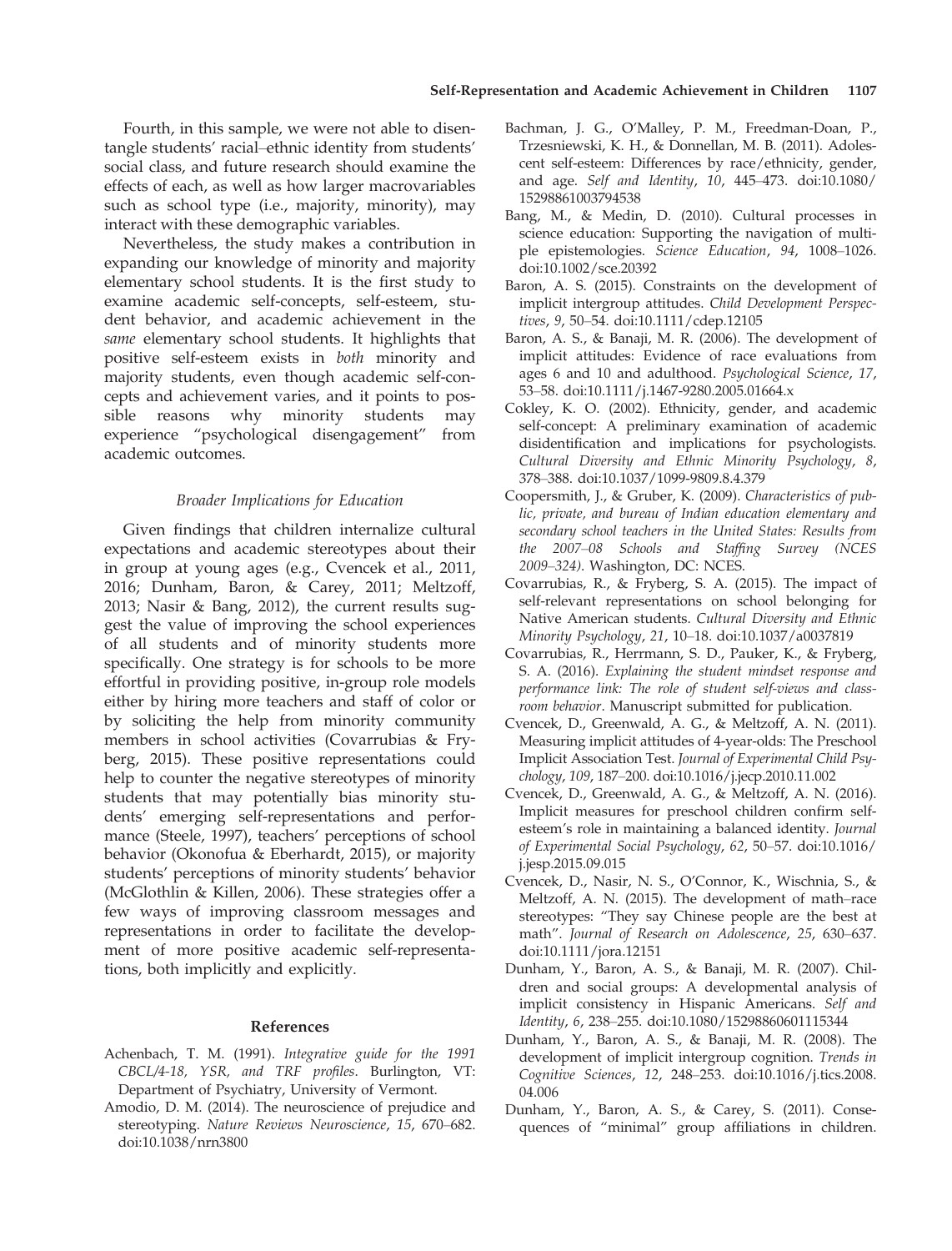Child Development, 82, 793–811. doi[:10.1111/j.1467-8624.](https://doi.org/10.1111/j.1467-8624.2011.01577.x) [2011.01577.x](https://doi.org/10.1111/j.1467-8624.2011.01577.x)

- Dunham, Y., Chen, E. E., & Banaji, M. R. (2013). Two signatures of implicit intergroup attitudes: Developmental invariance and early enculturation. Psychological Science, 24, 860–868. doi[:10.1177/0956797612463081](https://doi.org/10.1177/0956797612463081)
- Eccles, J., Wigfield, A., Harold, R. D., & Blumenfeld, P. (1993). Age and gender differences in children's selfand task perceptions during elementary school. Child Development, 64, 830–847. doi:[10.2307/1131221](https://doi.org/10.2307/1131221)
- Eisenberg, N., Guthrie, I. K., Fabes, R. A., Shepard, S., Losoya, S., Murphy, B. C., . . . Reiser, M. (2000). Prediction of elementary school children's externalizing problem behaviors from attentional and behavioral regulation and negative emotionality. Child Development, 71, 1367–1382. doi[:10.1111/1467-8624.00233](https://doi.org/10.1111/1467-8624.00233)
- Fryberg, S. A., & Townsend, S. S. M. (2008). The psychology of invisibility. In G. Adams, M. Biernat, N. R. Branscombe, C. S. Crandall, & L. S. Wrightsman (Eds.), Commemorating Brown: The social psychology of racism and discrimination (pp. 173–193). Washington, DC: American Psychological Association. doi:[10.1037/](https://doi.org/10.1037/11681-010) [11681-010](https://doi.org/10.1037/11681-010)
- Gawronski, B., & Payne, B. K. (Eds.) (2010). Handbook of implicit social cognition: Measurement, theory, and applications. New York, NY: Guilford Press.
- Greenwald, A. G., & Banaji, M. R. (1995). Implicit social cognition: Attitudes, self-esteem, and stereotypes. Psychological Review, 102, 4–27. doi[:10.1037/0033-295X.102.](https://doi.org/10.1037/0033-295X.102.1.4) [1.4](https://doi.org/10.1037/0033-295X.102.1.4)
- Greenwald, A. G., Banaji, M. R., Rudman, L. A., Farnham, S. D., Nosek, B. A., & Mellott, D. S. (2002). A unified theory of implicit attitudes, stereotypes, selfesteem, and self-concept. Psychological Review, 109, 3–25. doi:[10.1037/0033-295X.109.1.3](https://doi.org/10.1037/0033-295X.109.1.3)
- Greenwald, A. G., Nosek, B. A., & Banaji, M. R. (2003). Understanding and using the Implicit Association Test: I. An improved scoring algorithm. Journal of Personality and Social Psychology, 85, 197–216. doi:[10.1037/0022-](https://doi.org/10.1037/0022-3514.85.2.197) [3514.85.2.197](https://doi.org/10.1037/0022-3514.85.2.197)
- Guay, F., Marsh, H. W., & Boivin, M. (2003). Academic self-concept and academic achievement: Developmental perspectives on their causal ordering. Journal of Educational Psychology, 95, 124–136. doi[:10.1037/0022-0663.95.](https://doi.org/10.1037/0022-0663.95.1.124) [1.124](https://doi.org/10.1037/0022-0663.95.1.124)
- Harter, S. (1999). The construction of the self: A developmental perspective. New York, NY: Guilford Press.
- Harter, S. (2006). Developmental and individual difference perspectives on self-esteem. In D. K. Mroczek & T. D. Little (Eds.), Handbook of personality development (pp. 311–334). Mahwah, NJ: Erlbaum.
- Harter, S. (2012). The construction of the self: Developmental and sociocultural foundations (2nd ed.). New York, NY: Guilford Press.
- Heyman, G. D., & Dweck, C. S. (1998). Children's thinking about traits: Implications for judgments of the self and others. Child Development, 69, 391–403. doi:[10.1111/](https://doi.org/10.1111/j.1467-8624.1998.tb06197.x) [j.1467-8624.1998.tb06197.x](https://doi.org/10.1111/j.1467-8624.1998.tb06197.x)
- Heyman, G. D., Dweck, C. S., & Cain, K. M. (1992). Young children's vulnerability to self-blame and helplessness: Relationship to beliefs about goodness. Child Development, 63, 401–415. doi:[10.2307/1131488](https://doi.org/10.2307/1131488)
- Kamins, M. L., & Dweck, C. S. (1999). Person versus process praise and criticism: Implications for contingent self-worth and coping. Developmental Psychology, 35, 835–847. doi[:10.1037/0012-1649.35.3.835](https://doi.org/10.1037/0012-1649.35.3.835)
- Leavitt, P. A., Covarrubias, R., Perez, Y. A., & Fryberg, S. A. (2015). "Frozen in time": The impact of Native American media representations on identity and self-understanding. Journal of Social Issues, 71, 39–53. doi[:10.1111/josi.12095](https://doi.org/10.1111/josi.12095)
- Marsh, H. W., & Ayotte, V. (2003). Do multiple dimensions of self-concept become more differentiated with age? The differential distinctiveness hypothesis. Journal of Educational Psychology, 95, 687–706. doi:[10.1037/0022-](https://doi.org/10.1037/0022-0663.95.4.687) [0663.95.4.687](https://doi.org/10.1037/0022-0663.95.4.687)
- Marsh, H. W., Ellis, L. A., & Craven, R. G. (2002). How do preschool children feel about themselves? Unraveling measurement and multidimensional self-concept structure. Developmental Psychology, 38, 376–393. doi:[10.](https://doi.org/10.1037//0012-1649.38.3.376) [1037//0012-1649.38.3.376](https://doi.org/10.1037//0012-1649.38.3.376)
- Marsh, H. W., Trautwein, U., Lüdtke, O., Köller, O., & Baumert, J. (2005). Academic self-concept, interest, grades, and standardized test scores: Reciprocal effects models of causal ordering. Child Development, 76, 397– 416. doi[:10.1111/j.1467-8624.2005.00853.x](https://doi.org/10.1111/j.1467-8624.2005.00853.x)
- Mastro, D. E., & Greenberg, B. S. (2000). The portrayal of racial minorities on prime time television. Journal of Broadcasting and Electronic Media, 44, 690–703. doi:[10.](https://doi.org/10.1207/s15506878jobem4404_10) [1207/s15506878jobem4404\\_10](https://doi.org/10.1207/s15506878jobem4404_10)
- McGlothlin, H., & Killen, M. (2006). Intergroup attitudes of European American children attending ethnically homogeneous schools. Child Development, 77, 1375–1386. doi[:10.1111/j.1467-8624.2006.00941.x](https://doi.org/10.1111/j.1467-8624.2006.00941.x)
- McMillan, J. H., Myran, S., & Workman, D. (2002). Elementary teachers' classroom assessment and grading practices. The Journal of Educational Research, 95, 203–213. doi[:10.1080/00220670209596593](https://doi.org/10.1080/00220670209596593)
- Meltzoff, A. N. (2013). Origins of social cognition: Bidirectional self-other mapping and the "Like-Me" hypothesis. In M. Banaji & S. Gelman (Eds.), Navigating the social world: What infants, children, and other species can teach us (pp. 139–144). New York, NY: Oxford University Press.
- Nasir, N. S., & Bang, M. (2012). Conceptualizing cultural and racialized process in learning. Human Development, 55, 247–249. doi[:10.1159/000345311](https://doi.org/10.1159/000345311)
- Okeke, N. A., Howard, L. C., Kurtz-Costes, B., & Rowley, S. J. (2009). Academic race stereotypes, academic selfconcept, and racial centrality in African American youth. Journal of Black Psychology, 35, 366–387. doi:[10.](https://doi.org/10.1177/0095798409333615) [1177/0095798409333615](https://doi.org/10.1177/0095798409333615)
- Okonofua, J. A., & Eberhardt, J. L. (2015). Two strikes: Race and the disciplining of young students. Psychological Science, 26, 617–624. doi:[10.1177/0956797615570365](https://doi.org/10.1177/0956797615570365)
- Oyserman, D., & Fryberg, S. (2006). The possible selves of diverse adolescents: Content and function across gender, race and national origin. In C. Dunkel &